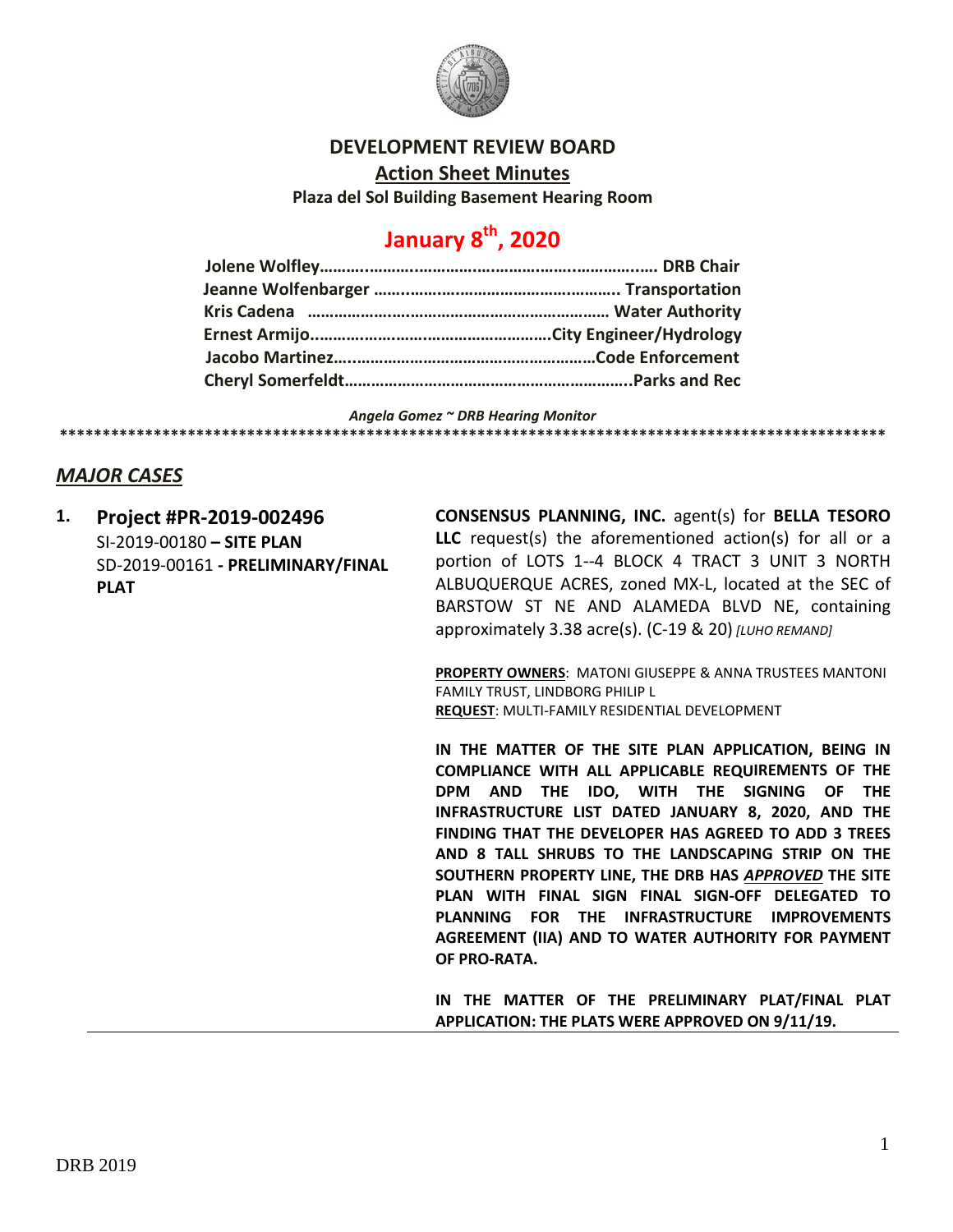| 2. | Project # PR-2018-001470<br>(1000643)<br>SI-2019-00421 - SITE PLAN      | <b>DANIEL SOLARES JR.</b> agent(s) for <b>IPMI 6 LLC</b> request(s) the<br>aforementioned action(s) for all or a portion of: TRACT 84E<br>MRGCD MAP 35 & ADJ VAC PORT OF 9TH ST, zoned MX-M,<br>located at 2500 12 <sup>TH</sup> STREET between 12 <sup>TH</sup> ST and MENAUL<br>BLVD, containing approximately 47.29 acre(s).<br>$(H-13)$                 |
|----|-------------------------------------------------------------------------|-------------------------------------------------------------------------------------------------------------------------------------------------------------------------------------------------------------------------------------------------------------------------------------------------------------------------------------------------------------|
|    |                                                                         | PROPERTY OWNERS: US INDIAN SERVICE AND BUREAU OF INDIAN<br><b>AFFAIRS</b><br>REQUEST: THREE RETAIL STRUCTURES, PARKING LOT AND SITE<br><b>AMENITIES</b>                                                                                                                                                                                                     |
|    |                                                                         | DEFERRED TO JANUARY 22 <sup>TH</sup> , 2020.                                                                                                                                                                                                                                                                                                                |
| З. | Project # PR-2019-002044<br>(1011642)<br>SD-2019-00217 - FINAL PLAT     | MARK GOODWIN & ASSOCIATES, PA agent(s) for<br>CINNAMON MORNING DEVELOPMENT, LLC request(s) the<br>aforementioned action(s) for all or a portion of: S 1/2 OF<br>LOT 3 ALVARADO GARDENS ADDN UNIT 1, zoned R-A,<br>located at 2700 RIO GRANDE BLVD NW, between<br>MATTHEW and CAMPBELL RD containing approximately<br>$2.5103$ acre(s).<br>$(G-12 & 8 & 13)$ |
|    |                                                                         | <b>PROPERTY OWNERS: PERCILICK SUE E</b><br><b>REQUEST: FINAL PLAT APPROVAL</b>                                                                                                                                                                                                                                                                              |
|    |                                                                         | DEFERRED TO JANUARY 15TH, 2020                                                                                                                                                                                                                                                                                                                              |
| 4. | Project # PR-2019-002333<br>(1003918)<br>SI-2019-00420 - SITE PLAN<br>冱 | DON BRIGGS PE, CFM agent(s) for JOHN LOWE request(s)<br>the aforementioned action(s) for all or a portion of: Lots<br>10A, 11A, 11B, and 12A, UNIT 1 PARADISE HILLS zoned MX-<br>L, located at 5520, 5516, 5512 BUGLO NW between BASHA<br>ST NW and SIERRA MORENA ST NW, containing<br>approximately 2.5187 acre(s). (B-11)                                 |
|    |                                                                         | <b>PROPERTY OWNERS: BUGLO PROPERTIES LLC</b><br>REQUEST: SITE PLAN AND INFRASTRUCTURE LIST                                                                                                                                                                                                                                                                  |
|    |                                                                         | DEFERRED TO FEBRUARY 5TH, 2020                                                                                                                                                                                                                                                                                                                              |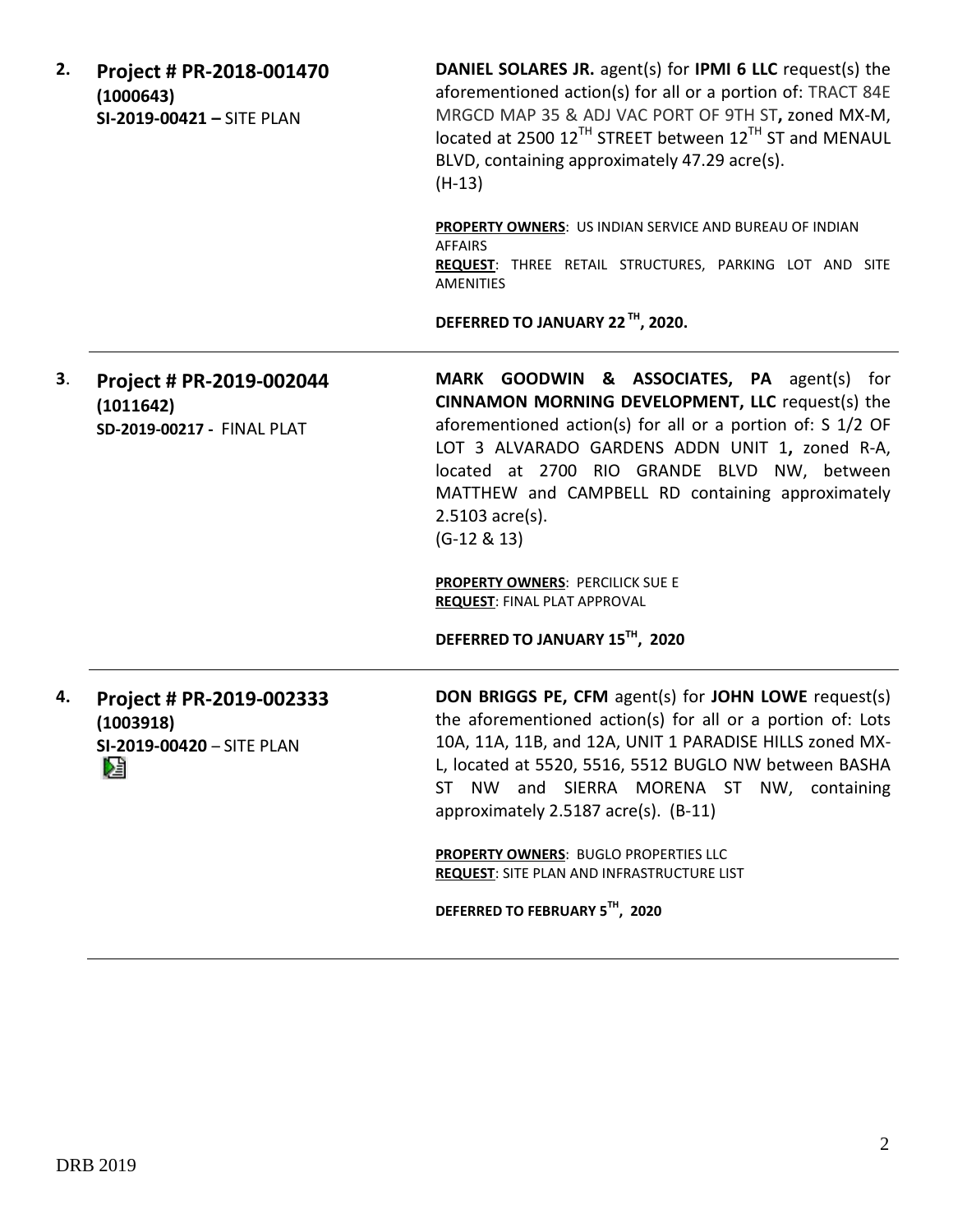**DEKKER, PERICH, SABATINI** request(s) the aforementioned **5. Project # PR-2019-003077** action(s) for all or a portion of: **TR 6-A-1-C-1-A BLK C PLAT**  SI-2019-00370 **– SITE PLAN FOR LOTS 5-A-1, 5-A-2, 6-A-1-C-1-A AND 6-A-1-C-1-B**  VA-2019-00426 - **WAIVER BLOCK "C", LOUISIANA SUBDIVISION** zoned MX-H, located at **2424 LOUISIANA BLVD NE**, containing approximately 1.519 acre(s). (H-19)*[Deferred from 12/4/19]* **PROPERTY OWNERS**: LBP PARTNERS LLC C/O ALLEN SIGMON REAL ESTATE **REQUEST**: **SITE PLAN AMENDMENT DEFERRED TO JANUARY 15TH, 2020. MODULUS ARCHITECTS, INC** agent(s) for **DEEPESH 6. Project # PR\_2018-001579 KHOLWADWALA** request(s) the aforementioned action(s) SI-2019-00355 **– SITE PLAN AMENDMENT** for all or a portion of: PARCEL A-1-A-1-B SUBD PLAT TRS A-SI-2019-00354 **– SITE PLAN** 1-A-1-A & A-1-A-1-B WINROCK CENTER ADDN, PARCEL A-2 Dâ AND A-3 PLAT OF PARCELS A-1 THRU A-3 & PARCEL C-2A WINROCK CENTER ADDN + PARCEL C-2A1 SUBD PLAT PARCEL C-2A1 & C-2A2 WINROCK CENTER ADDN, PARCEL E1A WINROCK CENTER ADDITION, PARCEL D1A WINROCK CENTER ADDN REPLAT OF PARCEL D1 WINROCK CENTER ADDN AND PARCEL A-1-A-1-A-1-A **WINROCK CENTER ADDITION**, zoned MX-H, **l**ocated **at 2100 LOUISIANA BLVD NE**, containing approximately 83.00 acre(s). (J-19)*[Deferred from 11/20/19, 12/11/19, 12/18/19]* **PROPERTY OWNERS**: WINROCK PARTNERS LLCC/O GOODMAN REALTY **REQUEST**: **SITE PLAN AND SKETCH PLAT FOR WINROCK TOWN CENTER DEFERRED TO JANUARY 22 TH, 2020. TIERRA WEST** agent(s) for **SWCW LLC** request(s) the **7. Project # PR-2019-003092** aforementioned action(s) for all or a portion of: **LOT 9A,**  SD-2019-00210 **- VACATION OF PUBLIC BLOCK 32, RIDGECREST ADDN and 3,600 SQUARE FEET OF RIGHT-OF-WAY ADJACENT PLATTED ALLEY,** zoned MX-M, located at **1425**  Æ **SAN MATEO BLVD** between **SAN MATEO BLVD** and **GIBSON BLVD**, containing approximately 0.3657 acre(s). (L-17) *[Deferred from 12/11/19, 12/18/19]* **PROPERTY OWNERS**: SSCW LLC **REQUEST**: **VACATION OF PUBLIC RIGHT-OF-WAY IN THE MATTER OF THE AFOREMENTIONED APPLICATION, BEING IN COMPLIANCE WITH ALL APPLICABLE REQUIREMENTS OF THE DPM AND THE IDO, THE DRB RECOMMENDS APPROVAL BY THE CITY COUNCIL FOR THE VACATION AS SHOWN ON THE VACATION EXHIBIT IN THE PLANNING FILE.**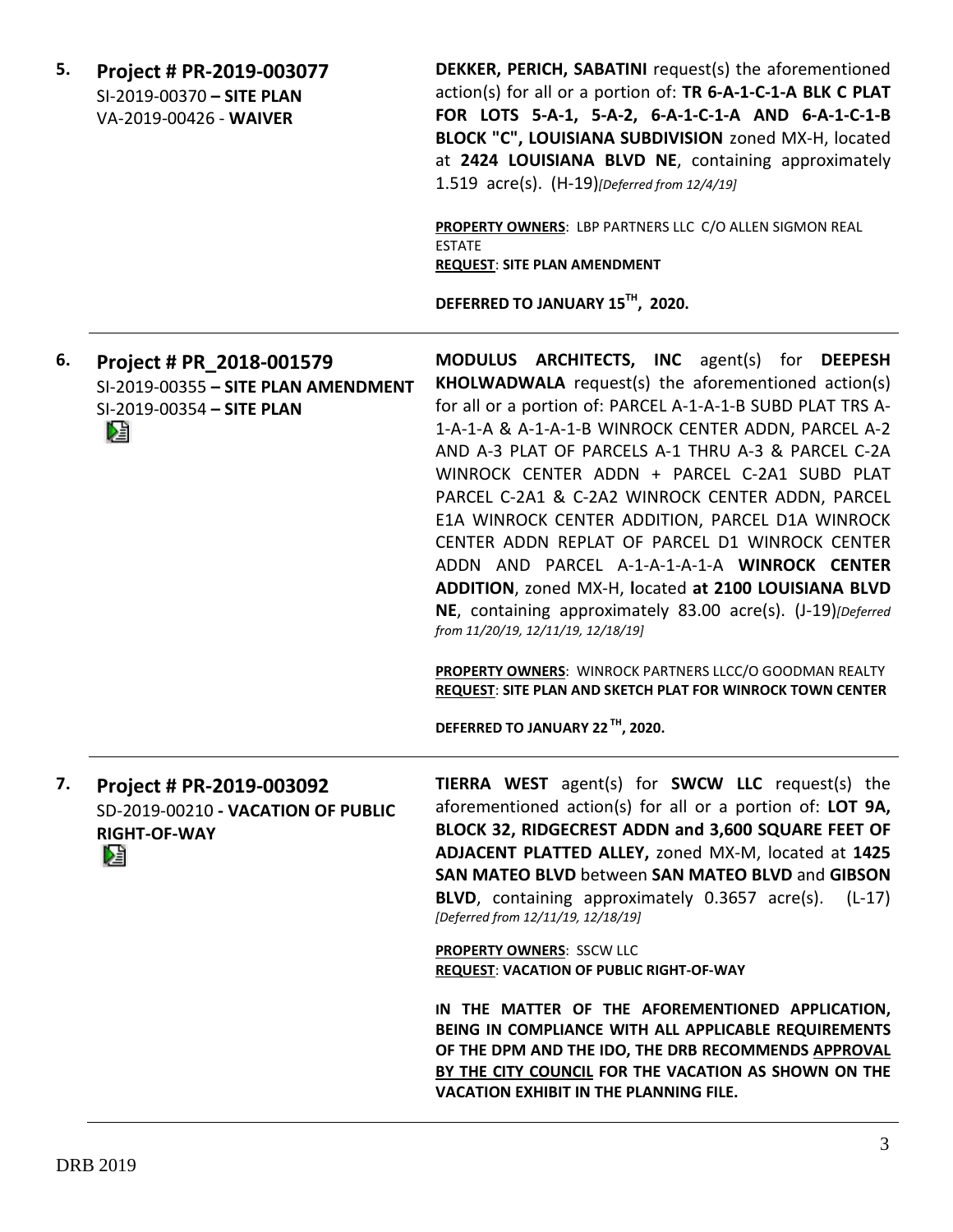| 8. | Project # PR-2018-001916<br>SD-2019-00229 - PRELIMINARY/FINAL<br><b>PLAT</b><br>Œ | PULTE HOMES OF NEW MEXICO C/O PAUL WYMER<br>request(s) the aforementioned action(s) for all or a portion<br>ofLOT 1, DEL WEBB AT MIREHAVEN, UNIT 3A, zoned PC,<br>located at 1715 WILLOW CANYON TRL NW, containing<br>approximately 0.2250 acre(s). (H-08)                                                                                                                                                                                    |  |
|----|-----------------------------------------------------------------------------------|-----------------------------------------------------------------------------------------------------------------------------------------------------------------------------------------------------------------------------------------------------------------------------------------------------------------------------------------------------------------------------------------------------------------------------------------------|--|
|    |                                                                                   | PROPERTY OWNERS: PULTE HOMES<br>REQUEST: SUBDIVIDE LOT 1, DEL WEBB AT MIREHAVEN, UNIT 3A, INTO<br>1 LOT AND 1 TRACT (LOT 1A AND TRACT Y)                                                                                                                                                                                                                                                                                                      |  |
|    |                                                                                   | IN THE MATTER OF THE AFOREMENTIONED APPLICATION,<br>BEING IN COMPLIANCE WITH ALL APPLICABLE REQUIREMENTS<br>OF THE DPM AND THE IDO, THE DRB HAS APPROVED THE<br>PRELIMINARY/FINAL PLAT. FINAL SIGN OFF IS DELEGATED TO:<br>PLANNING FOR AGIS DXF FILE.                                                                                                                                                                                        |  |
| 9. | Project # PR-2019-002379<br>SD-2019-00214 - PRELIMINARY/FINAL<br><b>PLAT</b><br>Ł | CSI - CARTESIAN SURVEY'S INC. agent(s) for SEAN<br><b>GILLIGAN</b> request(s) the aforementioned action(s) for all or<br>a portion of 001 052N.M.T. ADD & L 2 LOT 1, BLOCK 52,<br>ORIGINAL TOWNSITE OF ABQ SUBDIVISION, zoned MX-FB-<br>ID, located on 7 <sup>TH</sup> ST NW, between 700 TIJERAS AV NW,<br>Albuquerque, NM and 701 KENT AV NW, Albuquerque, NM<br>containing approximately 0.1013 acre(s). (J-14) [Deferred from<br>12/11/19 |  |
|    |                                                                                   | <b>PROPERTY OWNERS: MICHAEL A GONZALES</b><br>REQUEST: SUBDIVIDE 2 EXISTING LOTS INTO 3 NEW LOTS/GRANT<br><b>EASEMENTS</b>                                                                                                                                                                                                                                                                                                                    |  |
|    |                                                                                   | IN THE MATTER OF THE AFOREMENTIONED APPLICATION,<br>BEING IN COMPLIANCE WITH ALL APPLICABLE REQUIREMENTS<br>OF THE DPM AND THE IDO, THE DRB HAS APPROVED THE<br>PRELIMINARY/FINAL PLAT. FINAL SIGN OFF IS DELEGATED TO:<br>PLANNING FOR AGIS DXF.                                                                                                                                                                                             |  |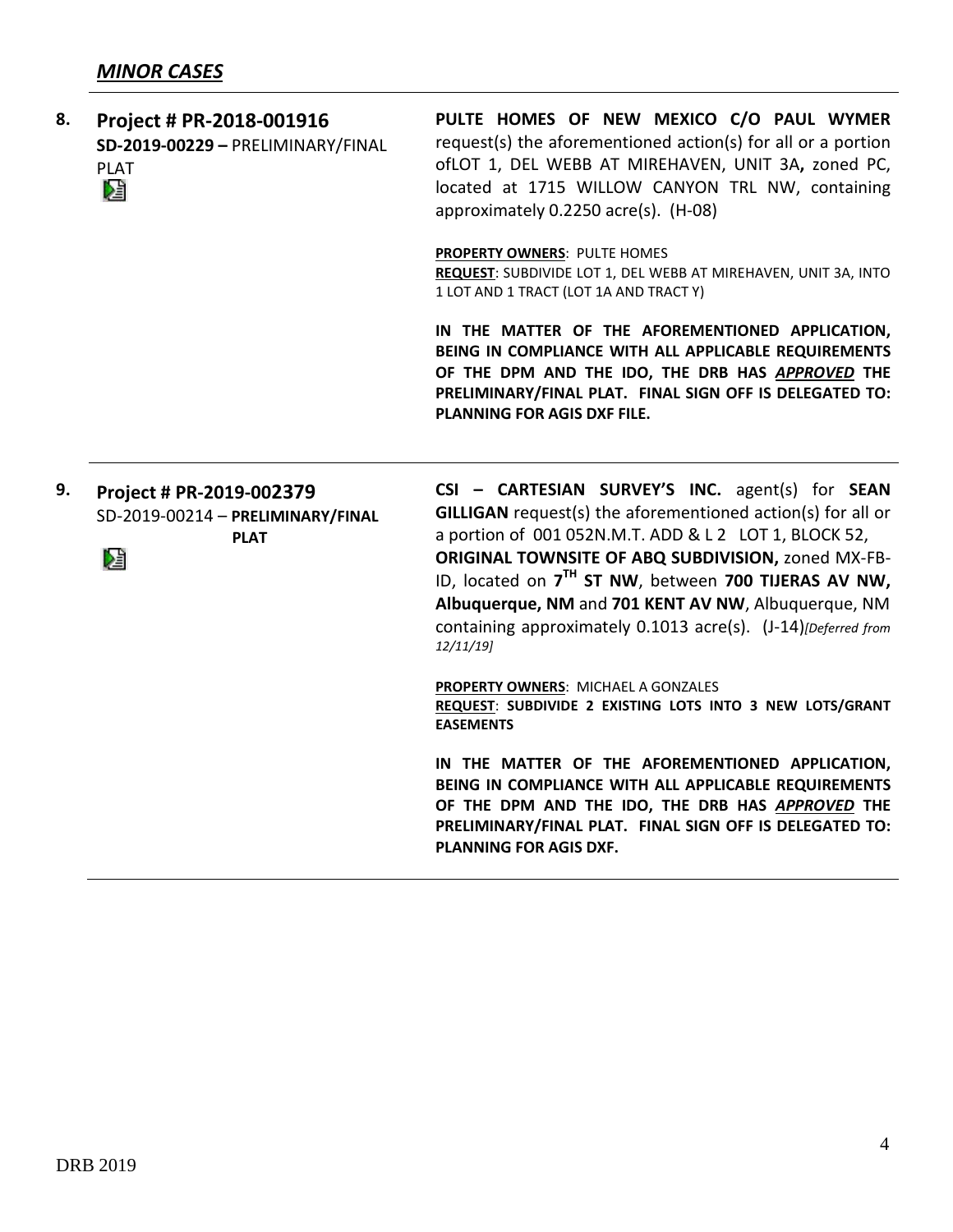| 10. | Project # PR-2019-003076<br>SD-2019-00218 - PRELIMINARY/FINAL<br><b>PLAT</b><br>V                                         | CSI - CARTESIAN SURVEYS INC. agent(s) for C. DARYL<br>FINLEY request(s) the aforementioned action(s) for all or a<br>portion of: LOTS 27 & 28, BLOCK 29, NORTH ABQ ACRES TR<br>A UNIT B, zoned NR-BP, located at 6217 & 6221 SIGNAL AV<br>NE, between SAN PEDRO DR NE between LOUISIANA BLVD<br>NE, containing approximately 1.7702 acre(s). (C-18)[Deferred<br>from 12/18/19] |
|-----|---------------------------------------------------------------------------------------------------------------------------|--------------------------------------------------------------------------------------------------------------------------------------------------------------------------------------------------------------------------------------------------------------------------------------------------------------------------------------------------------------------------------|
|     |                                                                                                                           | <b>PROPERTY OWNERS: FINLEY C DARRYL</b><br>REQUEST: COMBINE 2 EXISTING LOTS INTO 1 NEW LOT/GRANT<br><b>EASEMENTS</b>                                                                                                                                                                                                                                                           |
|     |                                                                                                                           | IN THE MATTER OF THE AFOREMENTIONED APPLICATION,<br>BEING COMPLIANCE WITH ALL APPLICABLE REQUIREMENTS OF<br>THE DPM AND THE IDO, THE DRB HAS APPROVED THE<br>PRELIMINARY/FINAL PLAT. FINAL SIGN OFF IS DELEGATED TO:<br><b>PLANNING FOR AGIS DXF.</b>                                                                                                                          |
|     | 11. Project # PR-2019-001368<br>SD-209-00219 - PRELIMINARY/FINAL<br><b>PLAT</b><br>TO BE DEFERRED TO FEBRUARY 12, 2020 AT | ALDRICH LAND SURVEYING agent(s) for B & L REAL ESTATE<br>HOLDINGS LLC request(s) the aforementioned action(s) for<br>all or a portion of: TRACTS 7-A & 7-B, UNSER CROSSINGS,<br>zoned MX-M, located at 8020 CENTRAL AVE SW, containing<br>approximately 4.7196 acre(s). (K-10)[Deferred from 12/18/19]                                                                         |
|     | THE APPLICANT'S REQUEST.                                                                                                  | PROPERTY OWNERS: B&L LLC<br><b>REQUEST: DIVIDE 1 TRACT INTO 2 TRACTS</b>                                                                                                                                                                                                                                                                                                       |
|     |                                                                                                                           | DEFERRED TO FEBRUARY 12, 2020.                                                                                                                                                                                                                                                                                                                                                 |
|     | SKETCH PLAT                                                                                                               |                                                                                                                                                                                                                                                                                                                                                                                |
| 12. | Project # PR-2019-003185<br>PS-2019-00127 - SKETCH PLAT                                                                   | ARCH + PLAN LAND USE CONSULTANTS agent(s) for LEAR<br><b>PROPERTIES LLC</b> request(s) the aforementioned action(s)<br>for all or a portion of: LOT 1-A, BLOCK 7, SOMBRA DEL<br>MONTE, zoned MX-M, located at 8201 MENAUL BLVD NE,<br>Albuquerque, NM, containing approximately 0.3788 acre(s).<br>$(H-19)$                                                                    |
|     |                                                                                                                           | <b>PROPERTY OWNERS: LEAR PROPERTIES LLC</b><br><b>REQUEST: LOT CONSOLIDATION: 2 LOTS INTO 1 LOT</b>                                                                                                                                                                                                                                                                            |
|     |                                                                                                                           | THE SKETCH PLAT WAS REVIEWED AND COMMENTS PROVIDED.                                                                                                                                                                                                                                                                                                                            |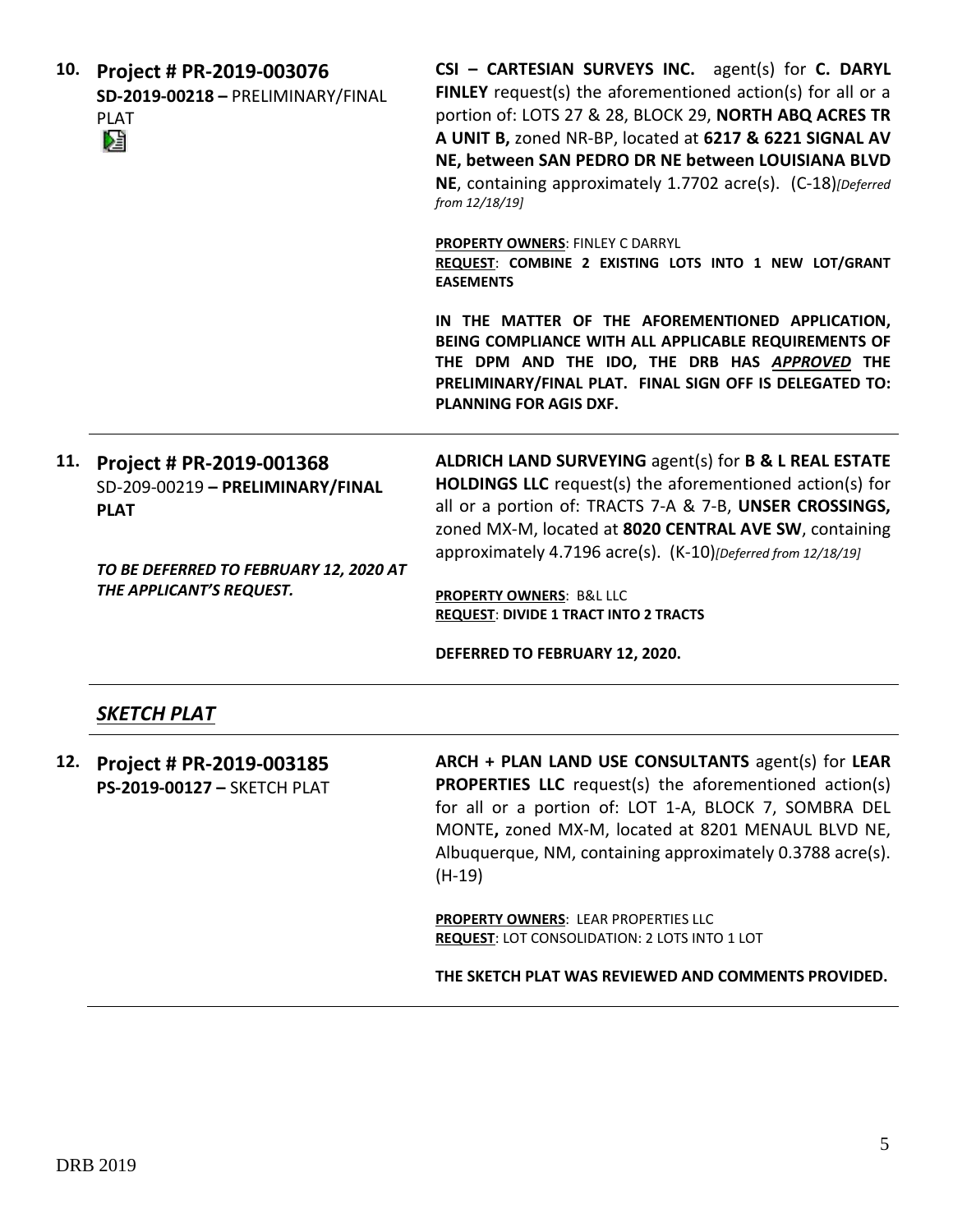**ARCH + PLAN LAND USE CONSULTANTS** agent(s) for **HO 13. Project # PR-2019-002791 SZU-HAN** request(s) the aforementioned action(s) for all or **PS-2019-00128 -** SKETCH PLAT a portion of: LOTS 13, 14 & 15 BLOCK 12, ALBRIGHT-MOORE ADDITION**,** zoned R-1A, located at 1402 LOS TOMASES DR NW, containing approximately 0.2327 acre(s).  $(J-14)$ **PROPERTY OWNERS**: HO SZU-HAN **REQUEST**: LOT CONSOLIDATION: 3 LOTS INTO 1 LOT **THE SKETCH PLAT WAS REVIEWED AND COMMENTS PROVIDED. CSI - CARTESIAN SURVEYS, INC.** agent(s) for **MODULUS 14. Project # PR-2019-002677 ARCHITECTS, INC.** request(s) the aforementioned action(s) **PS-2019-00129** - SKETCH PLAT for all or a portion of: TR A PLT OF TRS A & B CARLISLE & INDIAN SCHOOL SUB'D BEING A PART OF BLKS 16 & 17 & A PART OF BLKS 14 & 15 NETHERWOOD PARK SECOND FILING EXCL PORTIONS OUT TO R/W CONT 10.0890 AC LOT A, BLOCK 17, SUBDIVISION CARLISLE & INDIAN SCHOOL**,**  zoned MX-L located at 2100 CARLISLE BLVD NE, containing approximately 10.5726 acre(s). (H-17) **PROPERTY OWNERS**: CARLISLE ASSOC LPC/O ROSEN ASSOC MGMT CORP **REQUEST**: DEDICATE RIGHT-OF-WAY, GRANT/VACATE EASEMENTS **THE SKETCH PLAT WAS REVIEWED AND COMMENTS PROVIDED. 15. Project # PR-2019-003221 CSI - CARTESIAN SURVEYS, INC.** agent(s) for **CRAIG KEMPER** request(s) the aforementioned action(s) for all or **PS-2019-00130 -** SKETCH PLAT a portion of: LOTS 7 & 8, INTERSTATE INDUSTRIAL TRACT, DÊ UNIT IV**,** zoned NR-LM, located at 4015 HAWKINS ST. NE between WASHINGTON ST NE and JEFFERSON ST. NE, containing approximately 2.0483 acre(s). (D-17) **PROPERTY OWNERS**: SCOTSMAN GROUP INC C/O WILLIAMS SCOTSMAN INC **REQUEST**: LOT LINE ELIMINATION **THE SKETCH PLAT WAS REVIEWED AND COMMENTS PROVIDED.**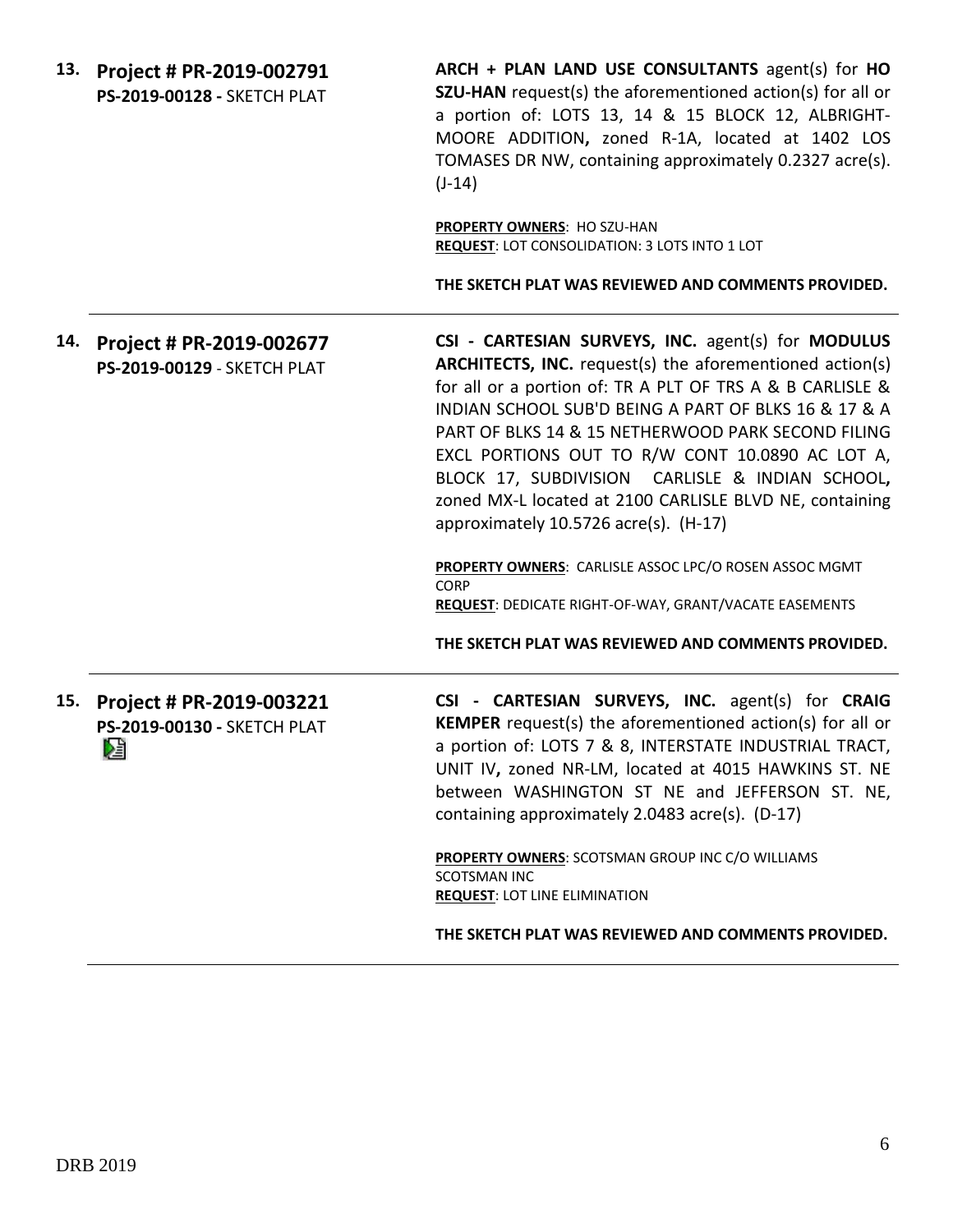**16. Project # PR-2019-003222 PS-2019-00132** - SKETCH PLAT DË

**CSI - CARTESIAN SURVEYS, INC.** agent(s) for **MALL AT COTTONWOOD II LLC C/O WASHINGTON PRIME GROUP LP** request(s) the aforementioned action(s) for all or a portion of TR B4A PLAT OF TRACTS A-1-A, B-1-A-1, B-1-B-1, B-2-A, B-3-A, B-4-A & B-5-A-1 SECOND REVISION PLAT COTTONWOOD MALL 11.6511 AC**,** zoned MX-M, located at 10000 COORS BLVD BYPASS NW, containing approximately 10.7514 acre(s). (B-13)

**PROPERTY OWNERS**: MALL AT COTTONWOOD II LLC C/O WASHINGTON PRIME GROUP LP **REQUEST**: SUBDIVIDE 1 EXISTING TRACT INTO 2 NEW TRACTS

**THE SKETCH PLAT WAS REVIEWED AND COMMENTS PROVIDED.**

**17. Project # PR-2019-003223 CSI - CARTESIAN SURVEYS, INC.** agent(s) for SYLVIA MARTIN request(s) the aforementioned action(s) for all or a **PS-2019-00133 -** SKETCH PLAT portion of LT C PLAT OF LOTS A, B & C LANDS OF DË REGINA AVILA & MARY LUCERO CONT .3226 AC & MRGCD MAP 39 TRACT 133B1A2 CONT .0799 AC **,** zoned R-1D, located at 509 & 517 47TH ST NW, containing approximately 0.4268 acre(s). (J-12)

> **PROPERTY OWNERS**: MARTIN CESAR & SYLVIA **REQUEST**: LOT LINE ELIMINATION

**THE SKETCH PLAT WAS REVIEWED AND COMMENTS PROVIDED.**

**18. Project # PR-2019-003062 PS-2019-00134 -** SKETCH PLAT Dă

**CSI - CARTESIAN SURVEYS, INC.** agent(s) for **DOWRY LLC AND PRIME PROPERTIES LLC** request(s) the aforementioned action(s) for all or a portion of: LOT A-3-A THUNDERSHIP PARTNERSHIP BEING A REPLAT OF LOTS A-3 & A-4 EXC WLY PORTION OUT TO R/W CONT 63,404 SQ FT M/L**,** zoned MX-L, located at 9170 COORS BLVD NW, Albuquerque, NM, containing approximately 1.54 acre(s). (C-13)

**PROPERTY OWNERS**: DOWRY LLC **REQUEST**: SUBDIVIDE 1 LOT INTO 2 LOTS AND GRANT EASEMENTS

**THE SKETCH PLAT WAS REVIEWED AND COMMENTS PROVIDED.**

**19.** Other Matters: